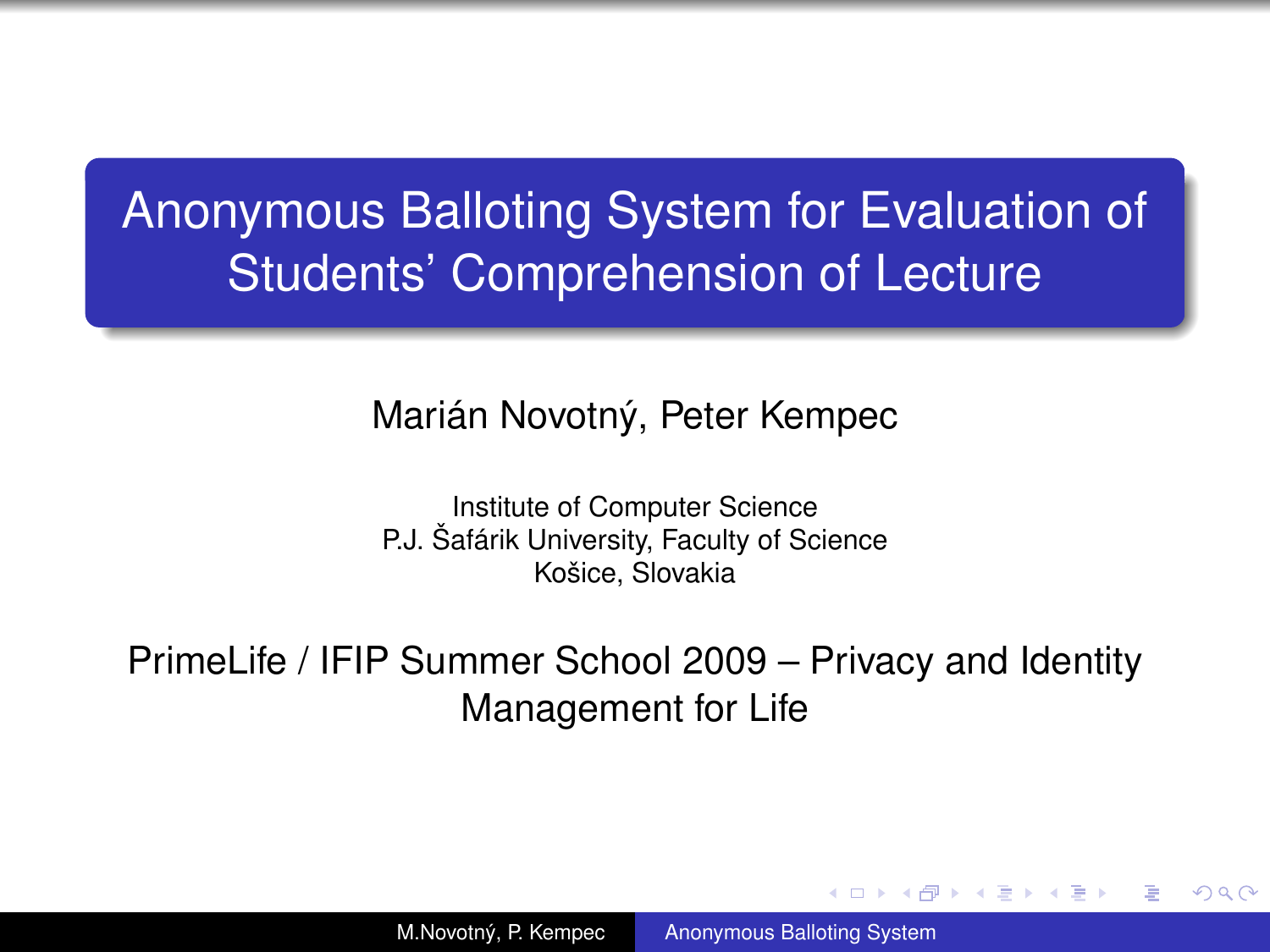- we present design, analysis and implementation of a tool for *education*
- **•** for feedback about students' comprehension of topics of lecture
- **•** teacher makes breaks for questions during the lecture, he prepares questions with answers, where exactly one is correct
- Students have certain time for choosing and submitting their answers
- the teacher obtains results, can repeat explanation of the topic

**K ロ ▶ K 何 ▶ K ヨ ▶ K ヨ ▶** 

÷.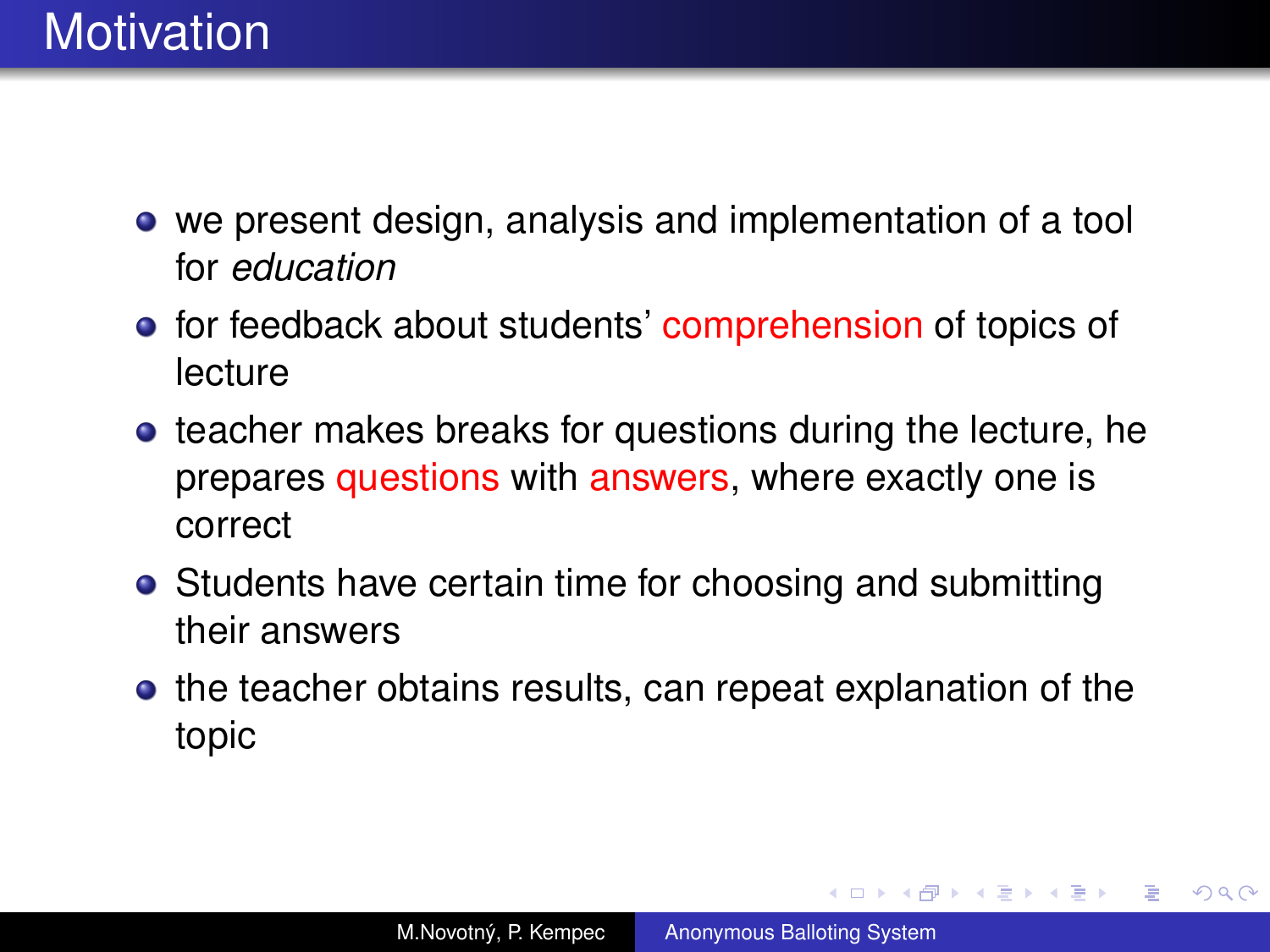## Security Requirements for Scheme

- Eligibility only responders who are attending the lecture are eligible to submit their answers
- Privacy in submission of an answer, the answer must not identify a responder
- Verifiability responder should be able to verify whether his answer was correctly recorded and the final evaluation was correctly computed
- Accuracy the scheme must be error-free

 $\left\{ \bigoplus_{i=1}^{n} \mathbb{P} \left( \mathcal{A} \right) \subseteq \mathbb{P} \left( \mathcal{A} \right) \subseteq \mathbb{P} \right\}$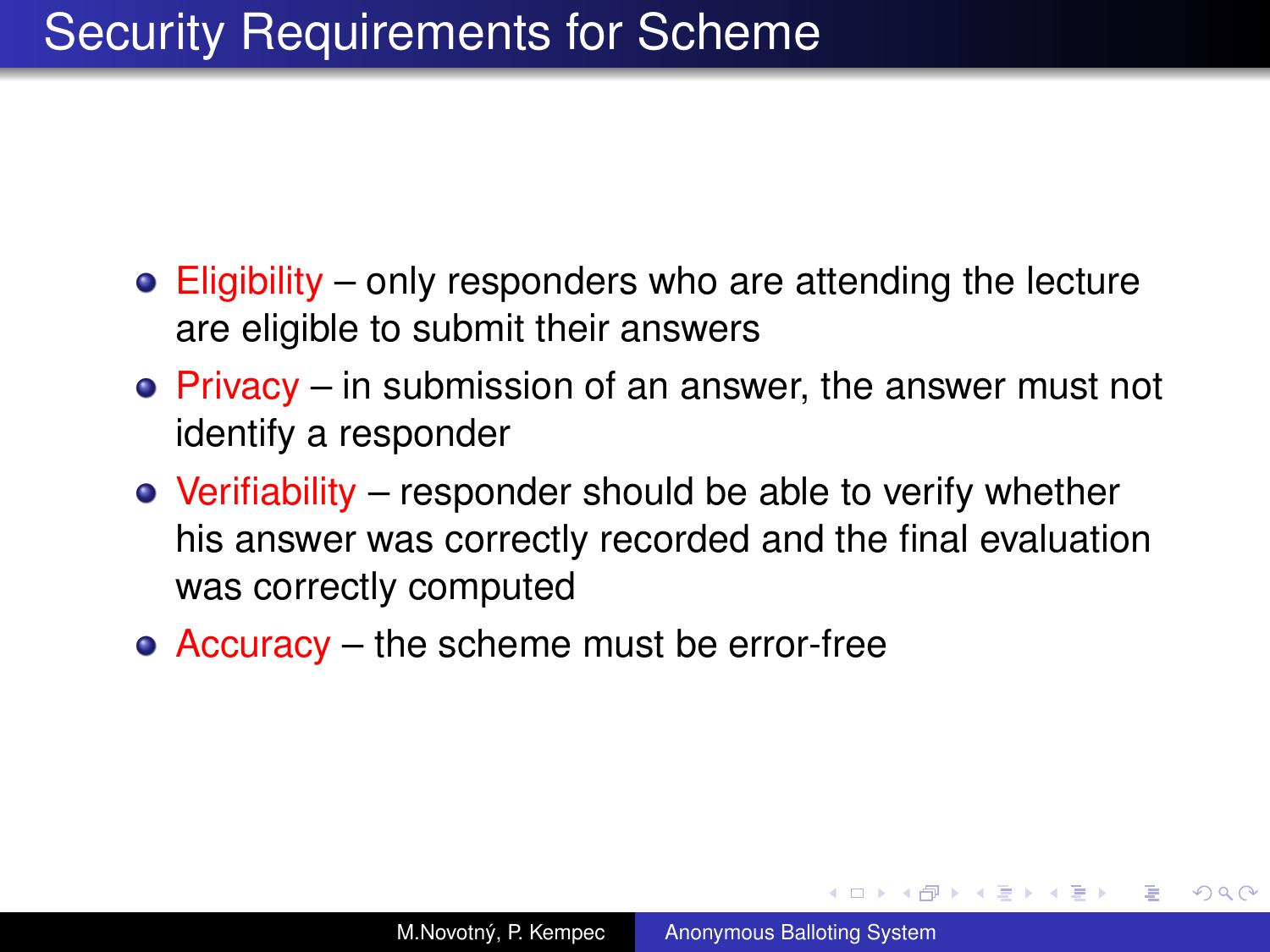### Phases of Protocol



M.Novotný, P. Kempec [Anonymous Balloting System](#page-0-0)

イロト イ押 トイヨ トイヨ トー

 $\Rightarrow$ 

 $299$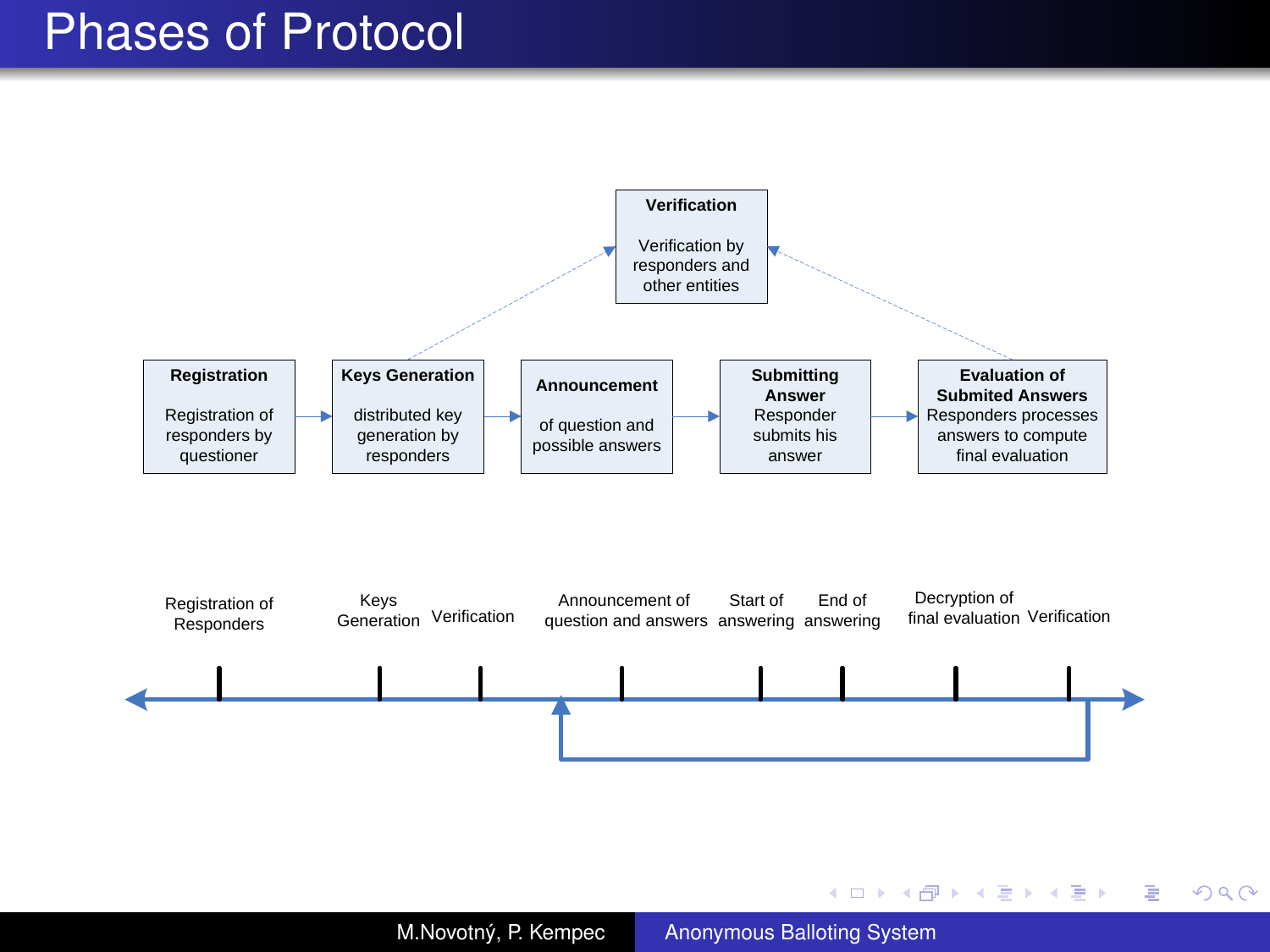- robust threshold  $(t, n)$  ElGamal cryptosystem
	- for encryption of submission
	- homomorphic property  $E(m_1) \cdot E(m_2) = E(m_1 \cdot m_2)$
	- $\bullet$  decryption by cooperation of  $t + 1$  shareholders universally verifiable
- **o** secure distributed key generation
	- without trusted dealer
	- generates shares of secret key for threshold (*t*, *n*) ElGamal cryptosystem
- ZK proofs of validity of answers
- proofs of equality of the discrete logarithms

**K ロ ▶ K 何 ▶ K ヨ ▶ K ヨ ▶** 

G.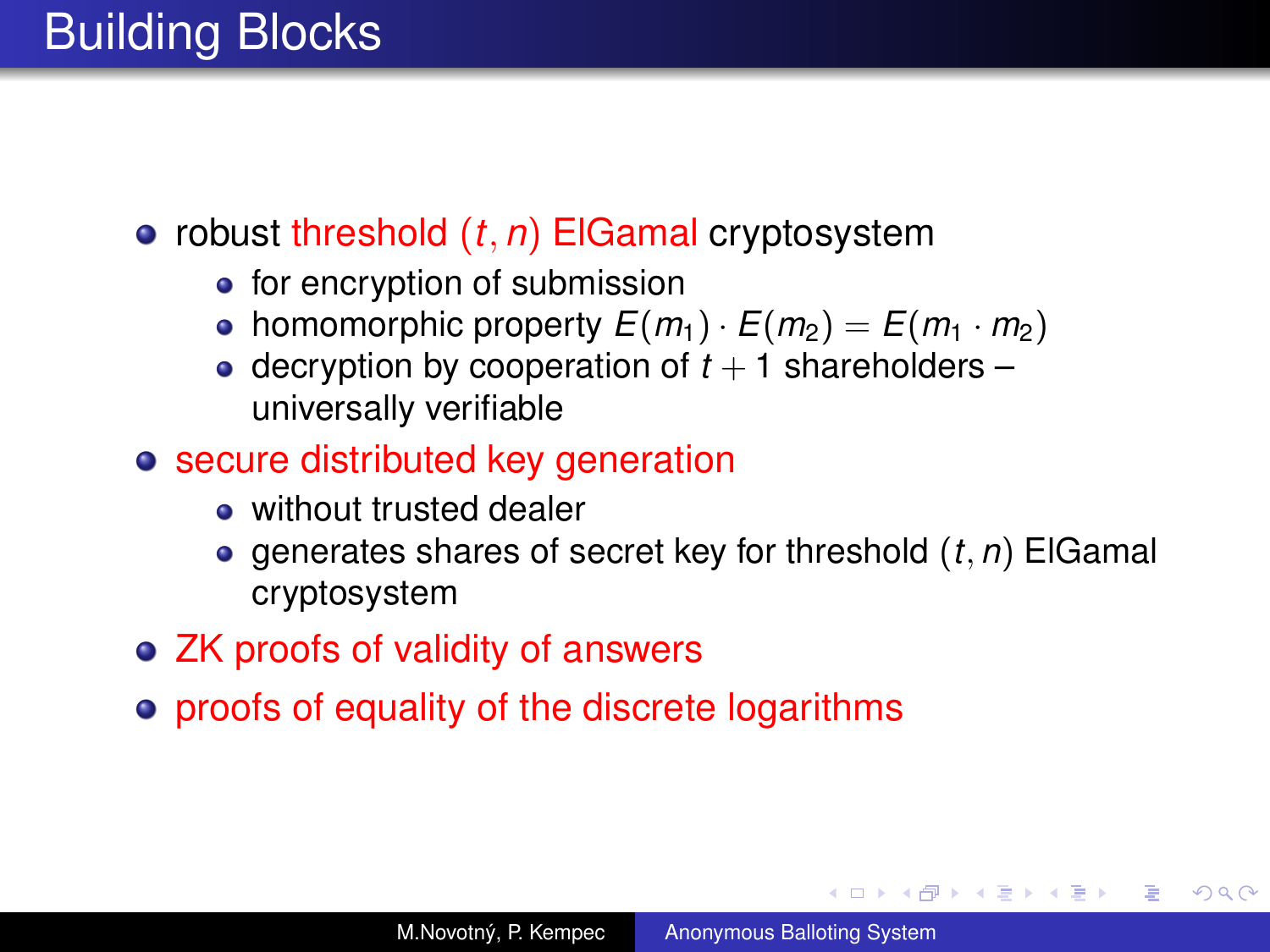- authorization of responders is based on knowledge of a password *pass*
- the questioner
	- controls uniqueness of nicknames and network addresses of responders
	- can define the list of network address, nicknames which can be allowed
- **•** responders registers public keys for encryption and signature

イロト イ押 トイヨ トイヨ トー

÷.  $QQ$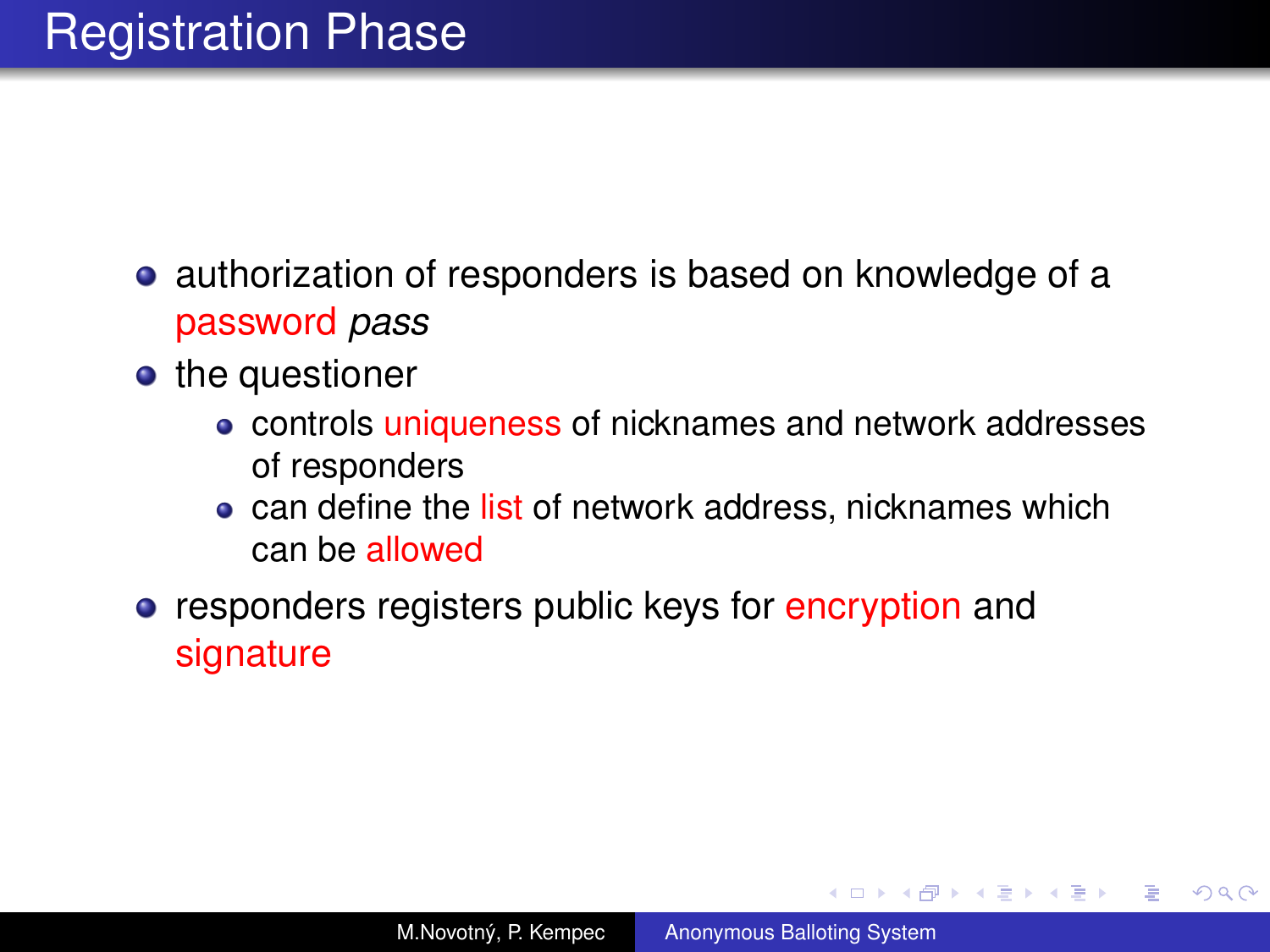## Registration Phase - Division into disjoint groups

- after registration responders  $R_1, \ldots, R_N$  are randomly uniformly distributed into disjoint groups *G*1, . . . , *G<sup>m</sup>* with similar size *n*
- we uniformly distribute malicious responders into disjunctive groups
- we assume that the set of malicious responders is static
- the key of one group is used for encryption of answers
	- are rotated
	- **•** members of other groups participate on verification

イロト イ押 トイヨ トイヨ トーヨー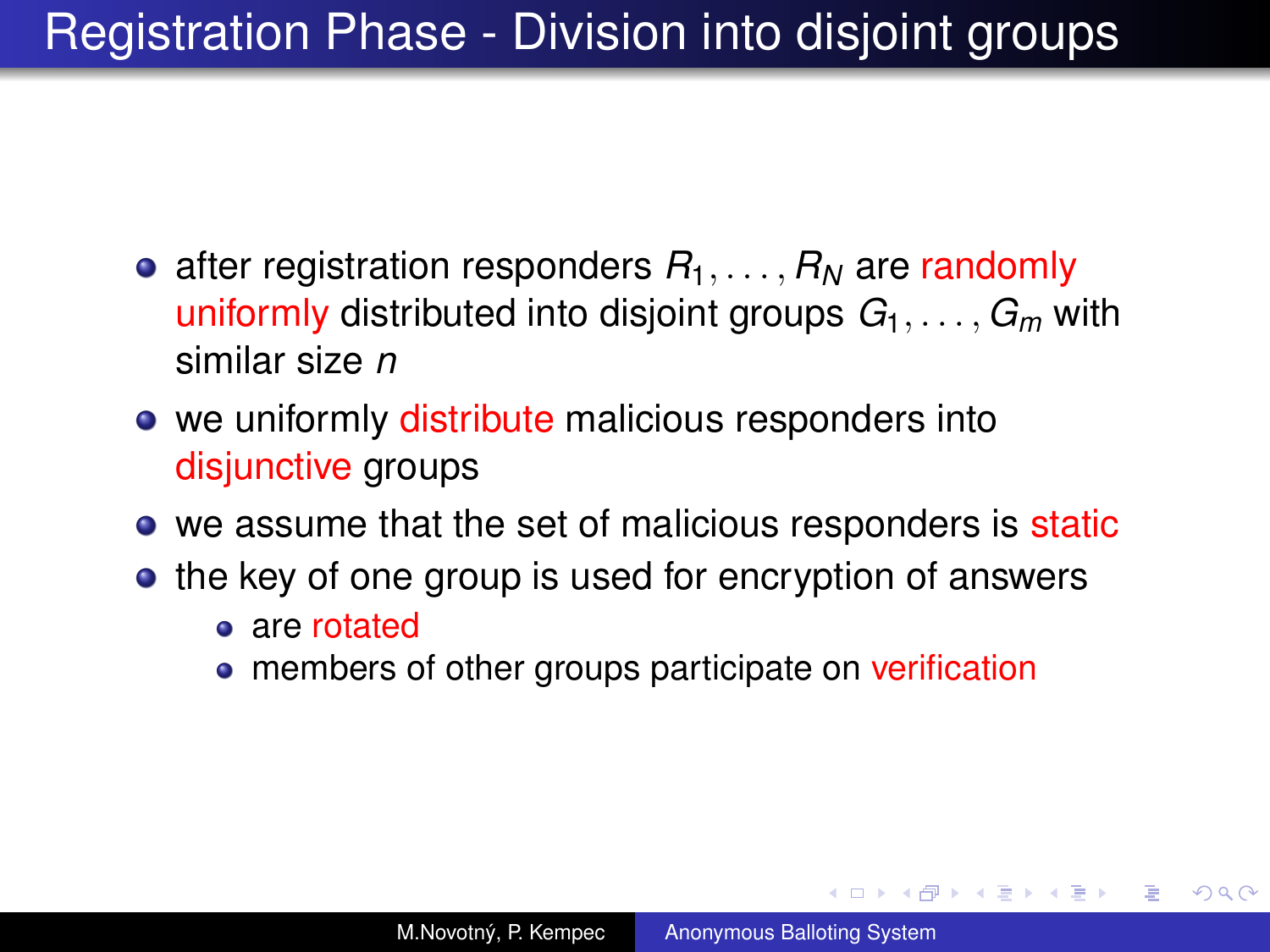## Secure Distributed Key Generation

- **o** scheme DKG
- distributed generation of a pair of ElGamal public and shared private key for each group of responders
- to implement private channels between responders we use public keys, which are published in the registration phase
- runs in parallel in groups
- **•** groups have the similar size *n*, it should finish in the same time
- the public key  $\mathit{Pk}_{G_i}$  of the group  $G_i$  is output in the clear, the private key is shared via threshold scheme, the shareholders publish their public shares

イロト イ団ト イヨト イヨト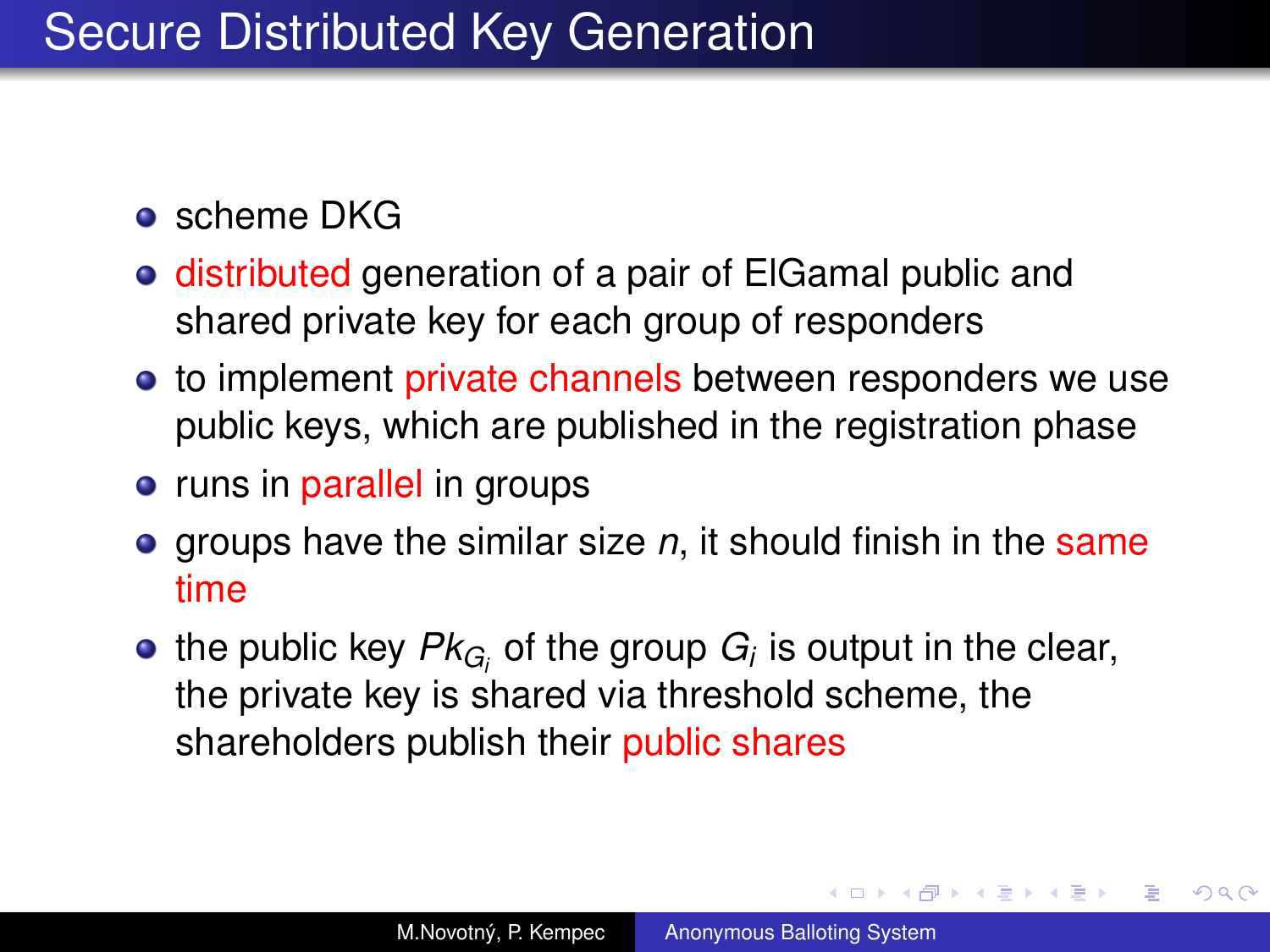- the public key  $\mathit{Pk}_{G_i}$  of the group  $G_i$  is used for encryption of responders answers (are rotated)
- $\bullet$  the questioner publishes the question  $q_i$  and corresponding possible answers *a*1, . . . , *al*−1, where exactly one is correct
- responder sends to the questioner a signed message
	- identification of the question  $q_i$
	- $\bullet$  encryption of the representation of the answer  $a_k$
	- non-interactive version of the ZK proof that the encrypted answer is valid – one from *l* possible answers
- the questioner checks the signature and sends a signed receipt of the submission to the responder

イロト イ団ト イヨト イヨト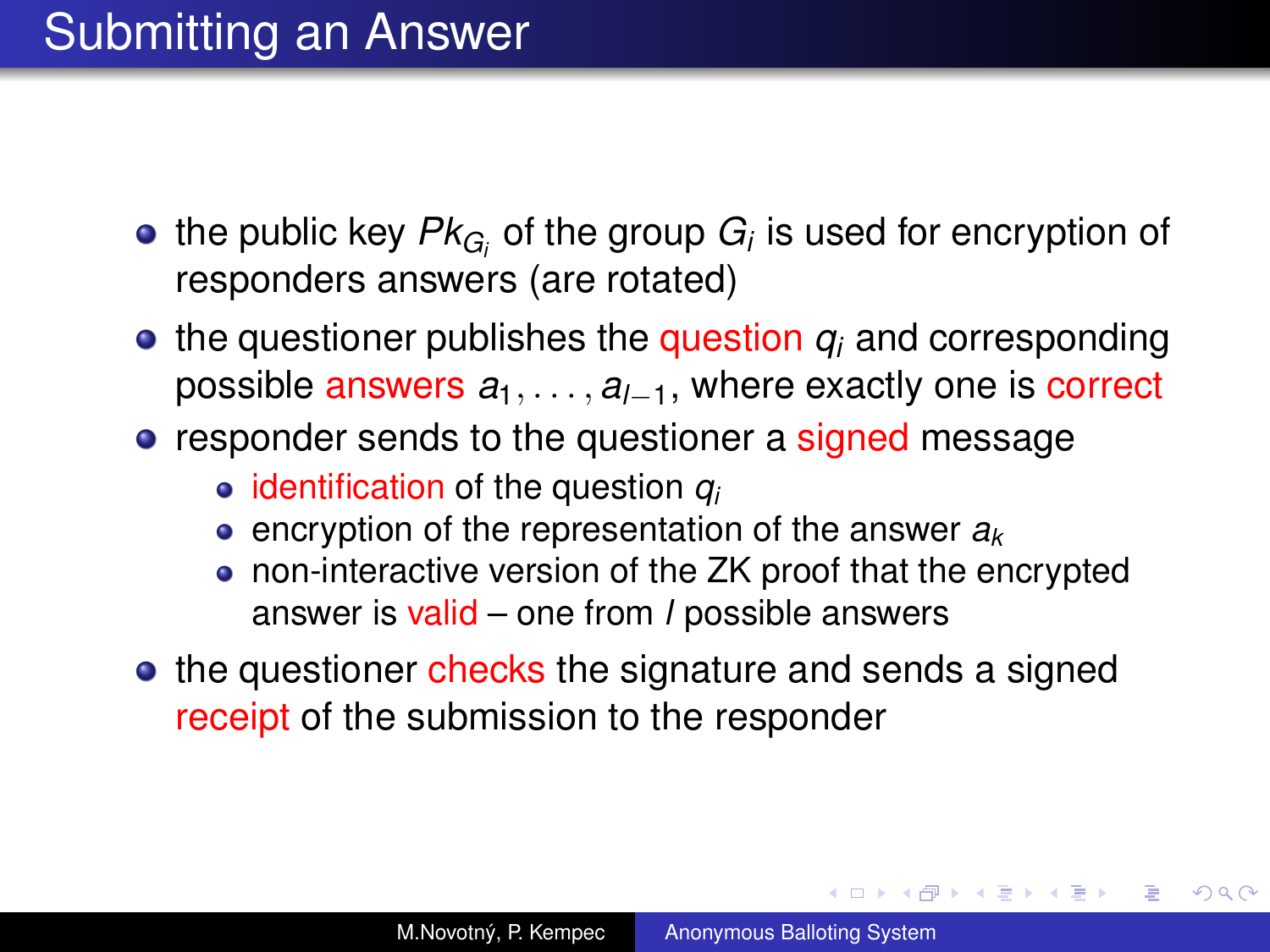## Computing the Final Evaluation

- the questioner
	- 1. checks signatures and ZK proofs all submitted answers
	- 2. publishes the list of correct submissions with ZK proofs and signatures
	- 3. counts and publishes encrypted result  $E_{PK_{G_i}}(g^{result})$
	- 7. checks ZK proofs of decryption parts of the first  $t + 1$ shareholders and reconstructs *g result*
	- 8. interpret and publishes *result*
- responders of the group  $G_i$  (the public key is used)
	- 4. checks whether his answer is published on the list 2
	- 5. checks signatures of all submissions and correctness of  $E_{Pk_{G_i}}(g^{result})$
	- 6. cooperate on decryption of  $E_{P k_{G_i}}(g^{result})$  publishes his part with ZK proof
- responders of other groups
	- 4. checks whether his answer is published on the list 2
	- 5. checks signatures and ZK proofs of all submitted answers
	- 9. verifies the decryption process スコンスコント

 $\equiv$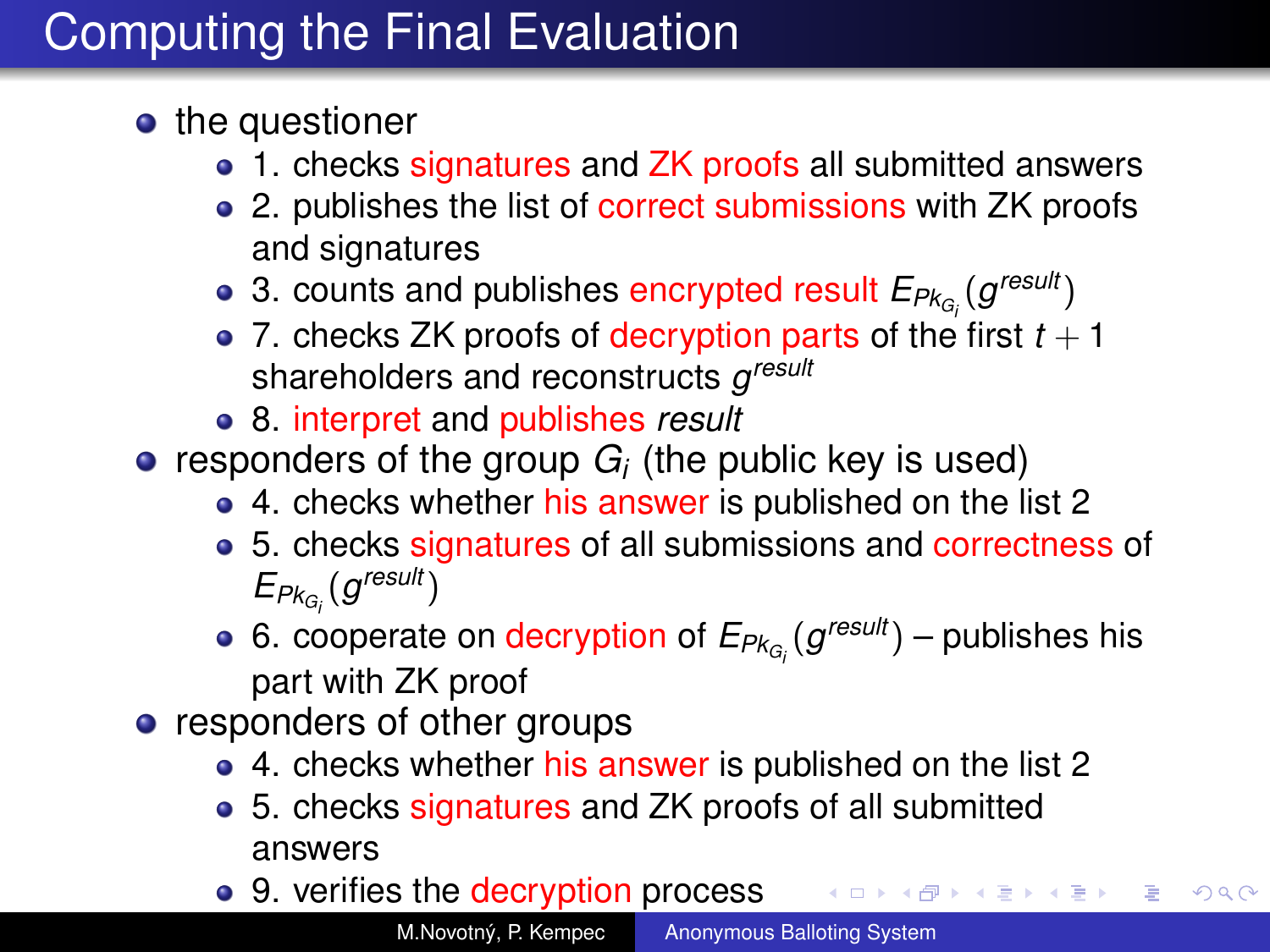## Informal Analysis of the Proposed Scheme

### **•** Eligibility

- registration of responder is based on the knowledge of the password and the controlling of uniqueness of network addresses and nicknames of responders
- later responders use their private keys with corresponding published public keys for participating
- only registered responders are eligible to submit their answers for the question no more than once

### Verifiability

- the validity of answers is first verified by the questioner
- later is verified by members of groups which do not cooperate on decryption of the final evaluation.
- decryption process is verified first by the questioner who recovers the final evaluation and later by all responders

イロト イ団ト イヨト イヨト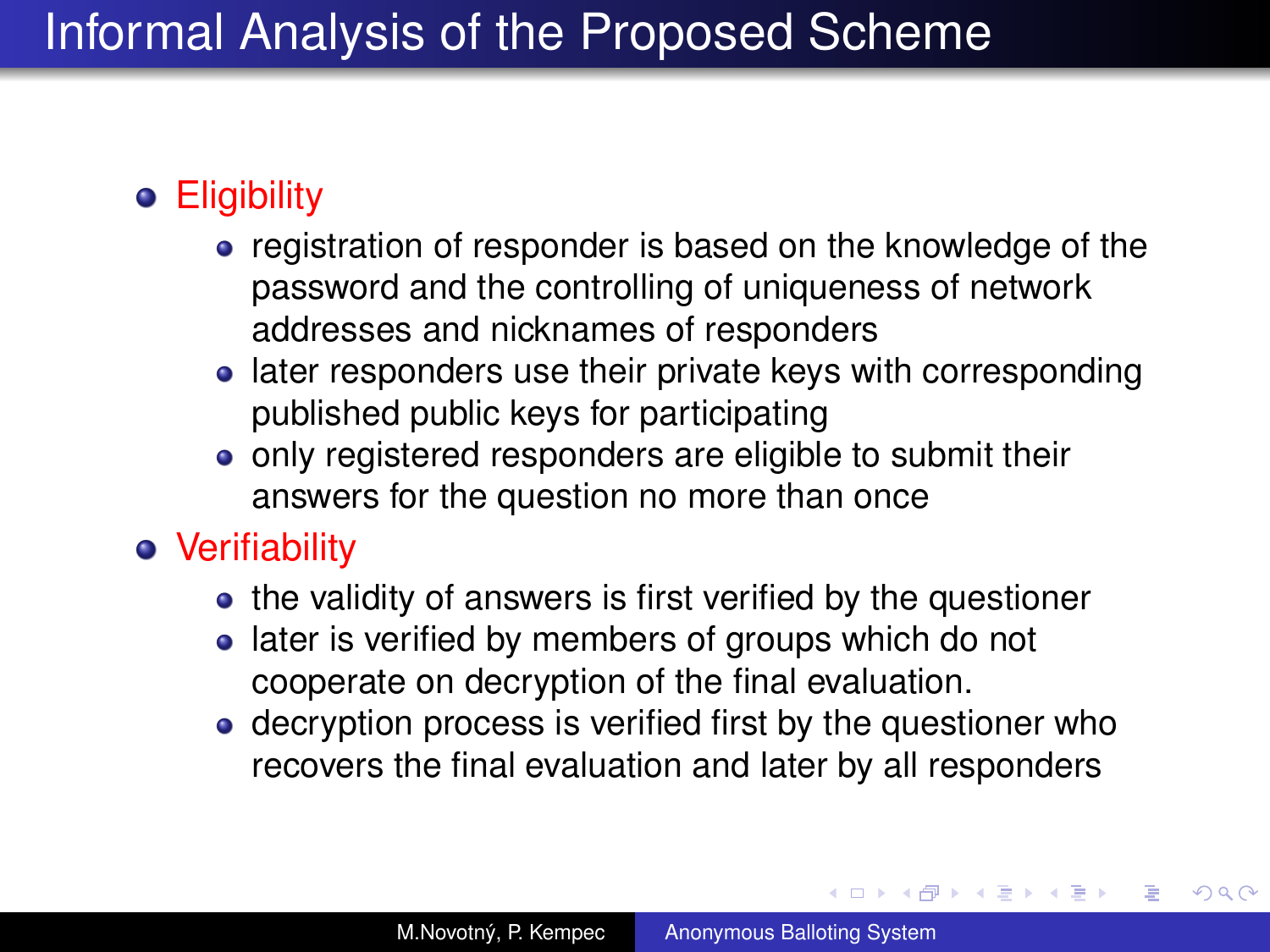- **the used ElGamal system is semantically secure**
- the traceability between the responder and his answer should be removed during the multiplication of submitted answers
- $\bullet$  by cooperation of  $t + 1$  dishonest responders from the same group it is possible to decrypt an encrypted answer
- the protocol ensures the privacy of responders when the number of dishonest responders is at most *t*

<span id="page-11-0"></span> $\langle \oplus \rangle$  >  $\langle \oplus \rangle$  >  $\langle \oplus \rangle$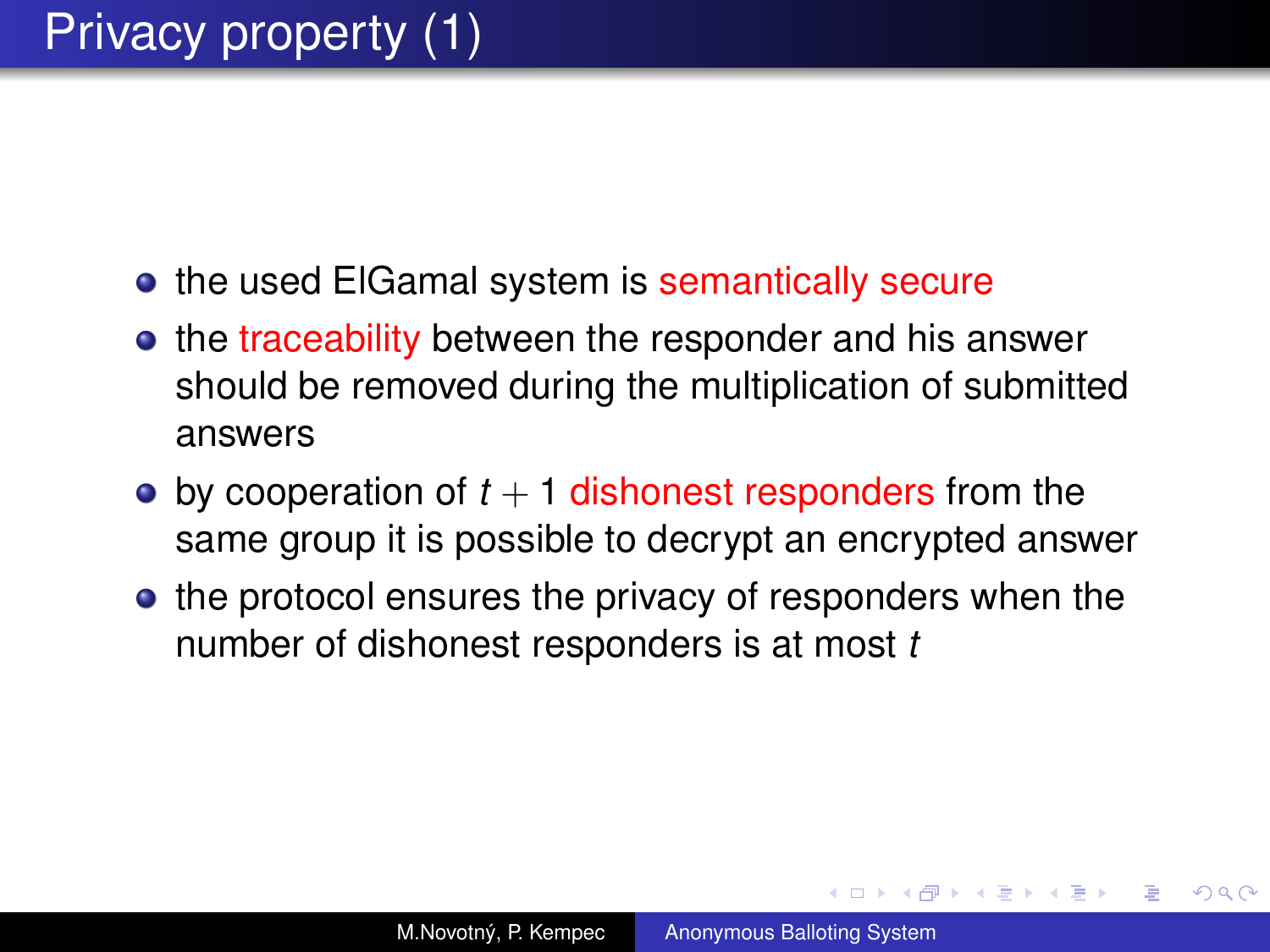# Privacy property (2)

- **•** the static set of malicious responders with *b* members
- If we have *N* responders, the size of the group is *n*, the expected number of malicious responders in one group is  $e$ *xp* =  $n \cdot b/N$

#### Example

Let  $N = 120$ ,  $b = 30$ . We can divide responders into

- two groups,  $n = 60$ ,  $t = 29$ ,  $exp = 15$ , and the probability that 30 malicious responders are in the group is  $\binom{90}{30}/\binom{120}{60}$  < 1/2<sup>36</sup>;
- three groups,  $n = 40$ ,  $t = 19$ ,  $exp = 10$ , and the probability that at least 20 malicious responders are in the group is  $\sum_{i=20}^{30} {30 \choose i}$  $\binom{30}{i}\binom{90}{40-i}/\binom{120}{40} < 1/2^{15};$
- <span id="page-12-0"></span>• four groups  $n = 30$ ,  $t = 14$ ,  $exp = 7.5$ , and , and the probability that at least 15 malicious responders are in the group is  $\sum_{i=15}^{30} \binom{30}{i}$  $\binom{30}{i}\binom{90}{30-i}/\binom{120}{30} < 1/2^{10}.$  $\binom{30}{i}\binom{90}{30-i}/\binom{120}{30} < 1/2^{10}.$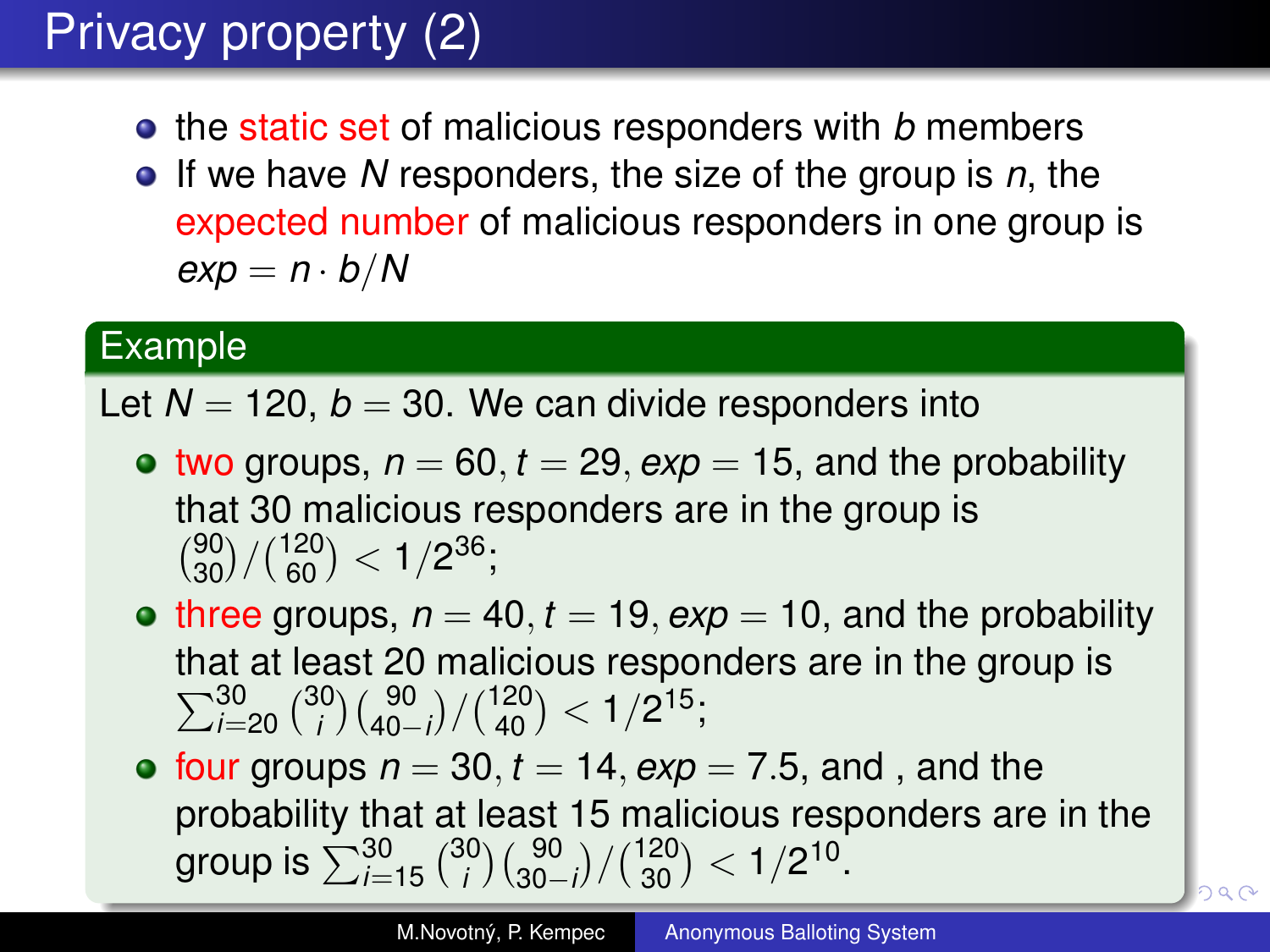- we count the complexity of operations in protocol
- the most consumed operation from crypto-primitives in the scheme is modular exponentiation
- we built the prototype in Java
- We tested<sup>1</sup> two implementation of JVM HotSpot and JRockit according to efficiency of computing of modular exponentiation
- **•** one modular exponentiation in HotSpot takes 2.8 ms and in Jrockit 1.4 ms
- he slowest part of the protocol is DKG

<sup>1</sup>it was tested on Intel Core 2 Duo E6850 3.0GH[z](#page-12-0)  $QQ$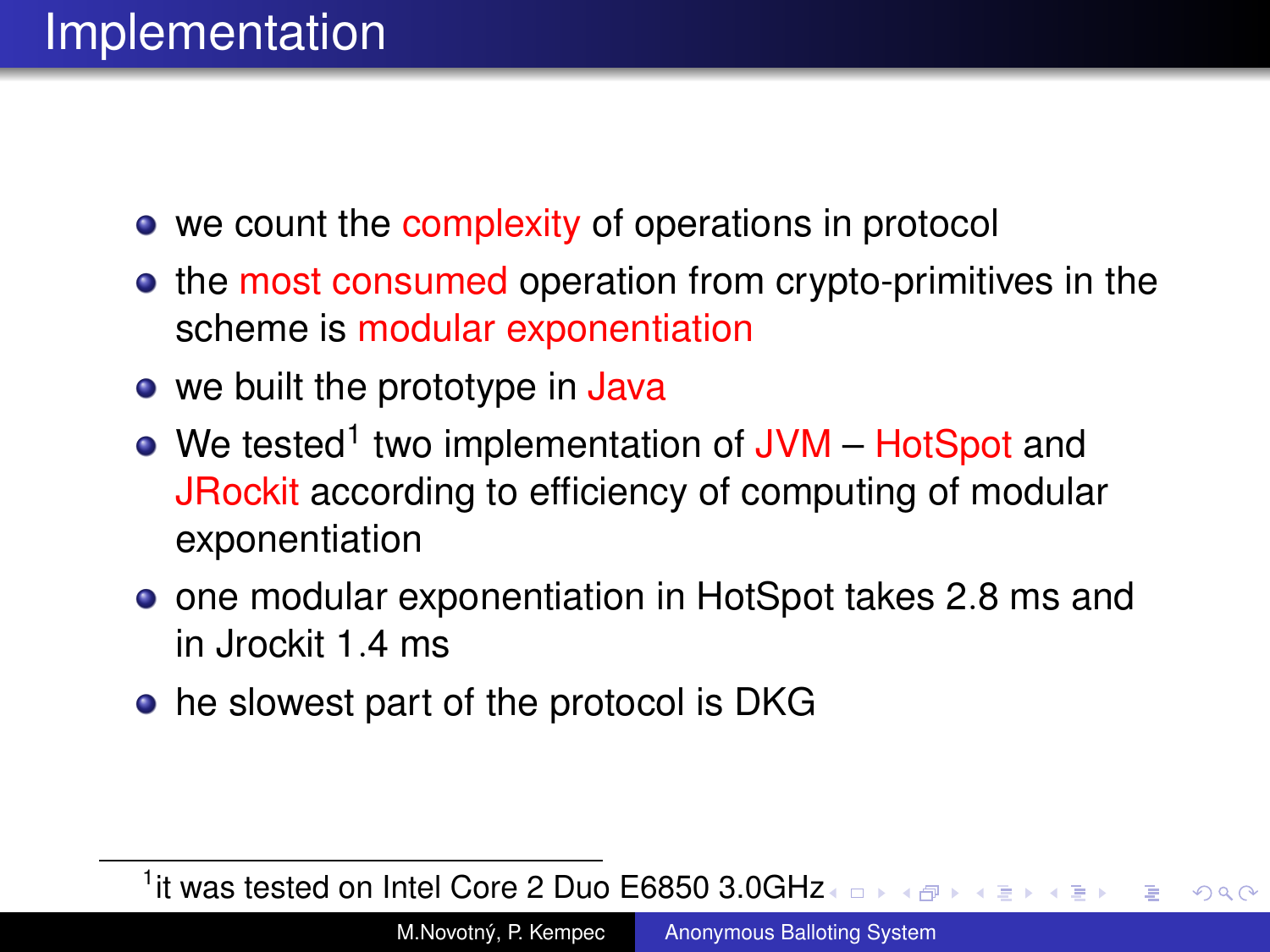- we designed scheme for anonymous balloting system for education
- we informally analyzed proposed scheme
- we computed complexity of parts of the scheme
- we built prototype in Java for testing on various computers in order to find appropriate value of the size of the group

 $2990$ 

B

メラメメラト